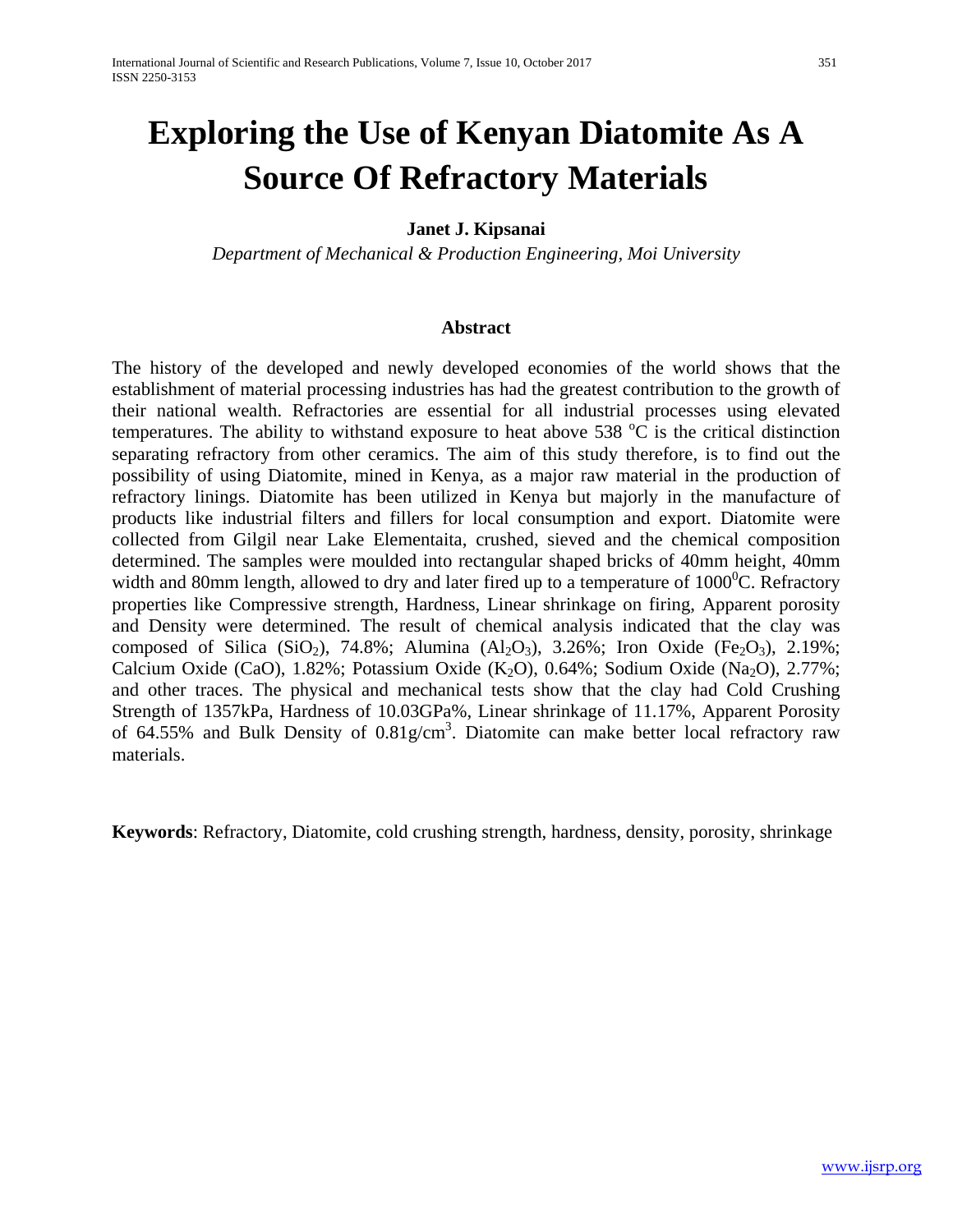# **1.0 INTRODUCTION**

Any material can be described as a 'refractory', if it can withstand the action of abrasive or corrosive solids, liquids or gases at high temperatures. Refractory materials are used in linings for furnaces, kilns, incinerators and reactors. Depending on the operating environment, they need to be resistant to thermal shock and have specific ranges of thermal conductivity and coefficient of thermal expansion. The ability to withstand exposure to heat above 538  $^{\circ}$ C is the critical distinction separating refractory from other ceramics, fibres and coating applications at only lower temperature [1].

[2], reported in his work on refractory properties of termite hills under varied proportions of additives that over 80% of the total refractory materials are being consumed by the metallurgical industries for the construction and maintenance of furnaces, Kilns, Reactor Vessels and Boilers. The remaining 20% are being used in the non-metallurgical industries as cement, glass and hard ware.

The basic functions of refractory materials are given below [3];

- 1. To ensure the physical safety of personnel and installations between the hot material (the processed product) and the outer shell of the processing tool
- 2. To reduce heat loss.

Most refractory materials are made from naturally occurring high melting point oxides. They include silica (SiO<sub>2</sub>), Alumina (Al<sub>2</sub>O<sub>3</sub>), Magnesia (MgO), Chromium oxide (Cr<sub>2</sub>O<sub>3</sub>), Zirconia (ZrO) and iron oxide (Fe<sub>2</sub>O<sub>3</sub>). They are either used in natural form without any formal processing or in roasted condition [4].

It is unfortunate that despite vast clay deposits in Kenya, the Country's metallurgical industries still depend on imported refractories to meet local consumption and as a result, a lot of hard earned foreign currencies are spent in the process.

[5], mentioned that the ceramic industry is basic to the successful operation of other industries and their properties are also critical for many applications.

The aim of this study is to research on the production of high temperature refractories from local materials. This research focuses on the use of Kenyan diatomite for the manufacture of refractory materials. High quality refractory at a cheaper cost is the main requirement because cost of refractory adds into the cost of products.

Diatomite also known as Diatomaceous earth is a naturally occurring, soft, siliceous sedimentary rock that is easily crumbled into a fine white powder. The powder has an abrasive feel similar to pumice powder, and is very light due to its porosity. Diatomite is a highly porous material that exhibits high absorption capabilities and has a good chemical inertness. Major applications are filtering aids, metal polishing, thermal insulation, and Portland cement [6].

Diatomite in its natural state is a soft rocklike material consisting of the skeletal remains of a variety of single celled microscopic plants known as diatoms. They are generally amorphous, hydrated or opaline silica,  $\overline{SIO}_{2 \times n}$ . H<sub>2</sub>O, with various amounts of impurities such as silica sand, clay minerals, metal salts and organic matter. Because of these contaminants, silica content may range from 58 to 90% of the dry product [7].

Since its establishment in 1942, Africa Diatomite Industries Limited (ADIL) has been exploiting diatomite in Gilgil, a town north west of Nairobi (Kenya), for export. ADIL has access to good quality diatomite deposits estimated at over 6 million tons and currently boasts having the only known viable quality deposits of Diatomite in Kenya [8].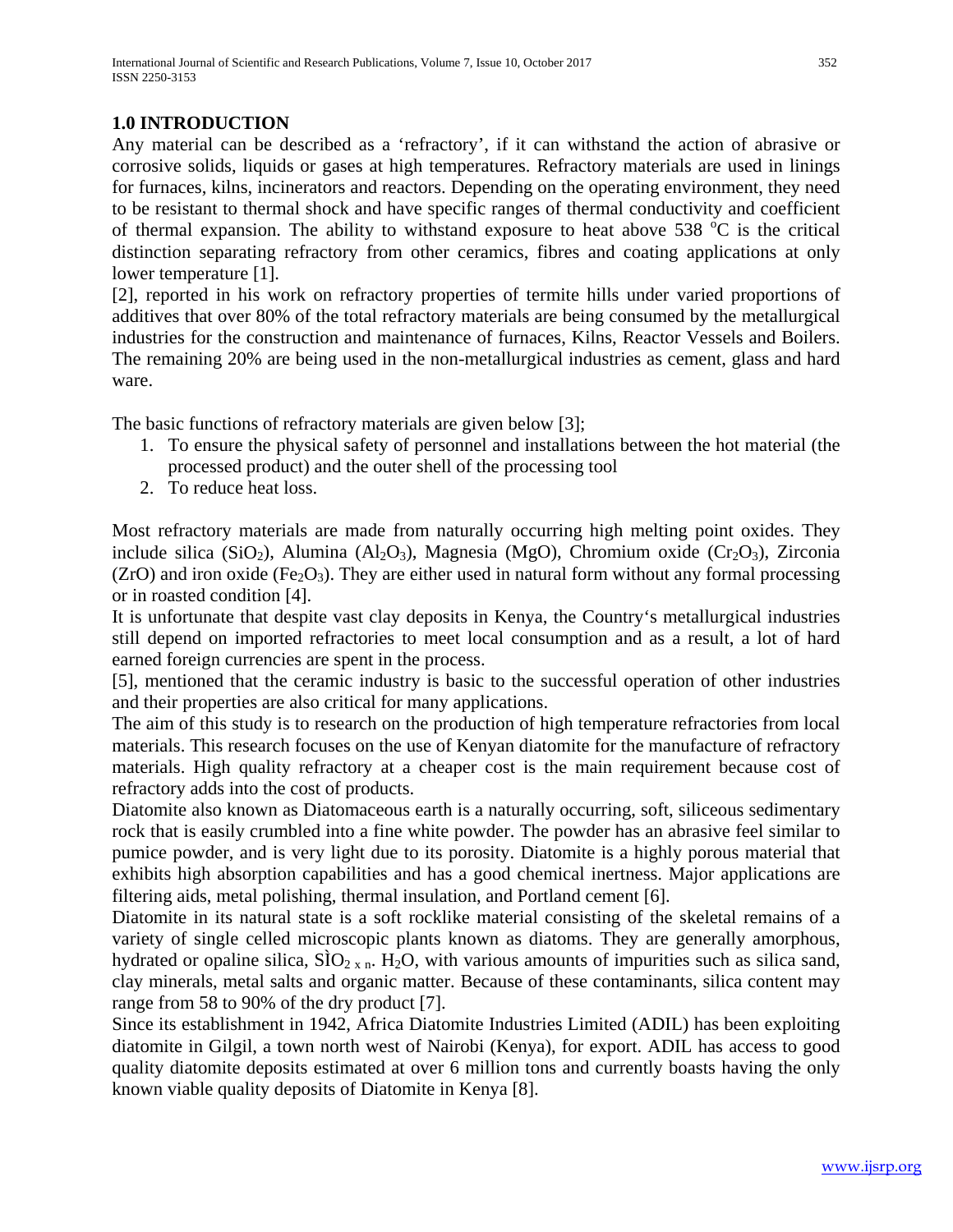In addition to diatomite deposits in Gilgil, the mineral has also been discovered in Baringo. Currently, according to [9], diatomite mining in the area is carried out by artisans in an open-cast method. The amount is yet to be quantified but it is estimated to be of substantial quantity. [9] also reports that, a Chinese company holding 202 square kilometers-rich in diatomite and nonmetallic gem minerals in Baringo is looking to setting up a KSh200 million diatomite mine.

According to [10], the Physical properties of the diatom and of processed diatomite that provide unique commercial value in a broad spectrum of market end users include ornate fine structure, low bulk density, high porosity, and high surface area. Properties of equal importance are mild abrasiveness, high absorptive capacity, insulating ability, relative inertness, high silica content and high brightness.

Processed diatomite possesses an unusual particulate structure and chemical stability that lends itself to applications not filled by any other form of silica. Foremost among these applications is its use as a filter aid, which accounts for over half of its current consumption. Its unique diatom structure, low bulk density, high absorptive capacity, high surface area and relatively low abrasion are attributes responsible for its utility as a functional filler and as an extender in paint, It is actively exploited and used as raw material for filtration of fluids, pesticides, thermal treatment, paper and rubber filling and natural water purification [7].

# **2.0 THE OBJECTIVES OF THE RESEARCH**

## **General Objective**

To investigate the potential of Kenyan diatomite for use in the production refractories. **Specific Objectives** 

- 1. To carry out chemical analysis of the clay under study.
- 2. To prepare brick samples out of the diatomaceous earth.
- 3. To determine the physical and mechanical properties of the prepared samples.

# **3.0 MATERIALS AND METHODS**

## **3.1 Raw material and Sample Preparation**

The production of refractories begins with processing of raw materials. Raw material processing involves drying, crushing and grinding and determination of the Chemical Composition.

The raw materials (clays) were initially air dried and then later oven dried at  $105^{\circ}$ C to ensure that all the moisture had been removed.

The raw materials were then crushed using a pestle and mortar until a suitable ratio for coarse particles to fine particles was achieved.

The chemical composition of the raw clay sample in percentage weight (wt %) of  $(SiO<sub>2</sub>, Al<sub>2</sub>O<sub>3</sub>)$ ,  $Fe<sub>2</sub>O<sub>3</sub>$ , etc) was examined using Atomic Absorption Spectrophotometer (AAS), which was carried out at Ministry of Mining Research Laboratories Center, Nairobi, Kenya.

## **3.2 Development of the refractory from the raw materials**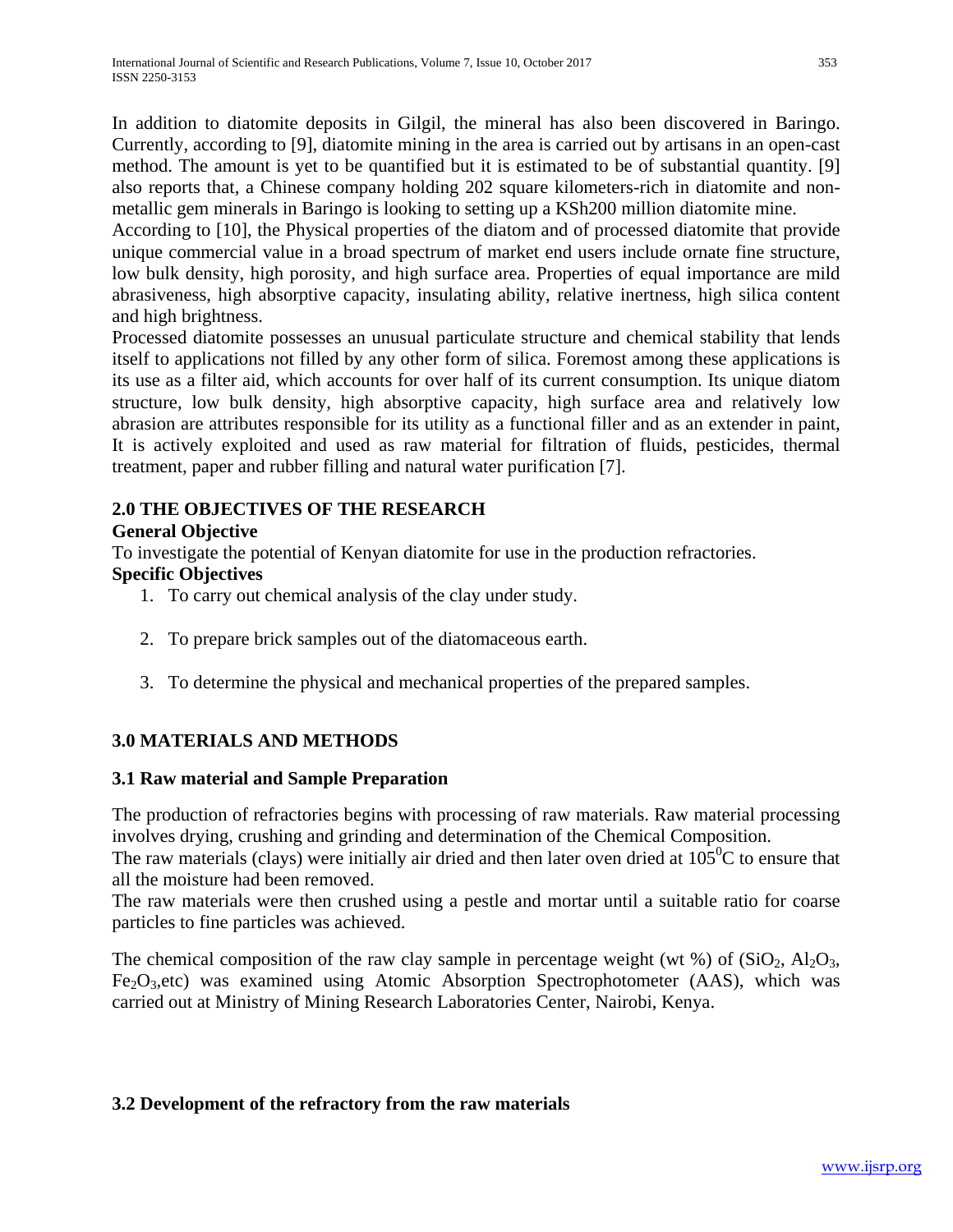This involved the actual production of refractory from the collected raw materials to the final shaped (formed) product.

# **1. Mixing**

The ground particles were thoroughly mixed. This was done for two purposes;

- i) For even distribution of the coarse and fine particles
- ii) For making moulding easy

# **2. Moulding**

The brick samples were formed into the required shape and size with the aid of a wooden box type of mold which could produce three samples at one go. The test pieces of the refractory materials were made into rectangular shapes of dimensions 80 x 40 x 40 mm in a mold and compacted under a hydraulic pressure of  $350kN/m^2$ .  $350kN/m^2$  was determined as the optimum hydraulic pressure necessary from the work of [11].

# **3. Drying**

The molded refractory was dried to remove its moisture. This was carried out very slowly and under particular set of conditions of humidity and temperature.

The sample bricks were air dried until when they were physically seen to be dry. From the drying floor the samples were then put in an oven operating at  $105^{\circ}$ C for twelve hours to remove all the remaining moisture.

# **4. Firing**

The dried refractory was burnt for vitrification and development of stable mineral forms. In this step the already dried bricks were passed through a furnace at a controlled temperature over a certain fixed duration. The samples were fired at a temperature of  $1000^{\circ}$ C. At this temperature, the soaking time was six hours (6hrs). This is according to [12].

# **3.3 Testing of the brick samples to establish their stability characteristic properties.**

# **3.3.1 Apparent porosity Test**

Porosity of a material is defined as the ratio of its pores volume to the bulk volume. Thus porosity is an important property of refractories because it affects several other characteristics like strength, abrasion resistance, thermal conductivity and chemical stability. Porosity decreases the strength, thermal conductivity, resistance to abrasion and resistance to corrosion. On the other hand, it increases the penetration of slags, molten charge and/or gases into the refractory material and resistance to thermal spalling (thermal shock resistance). Therefore, in general, a good refractory should have lower porosity.

The apparent porosity, sometimes referred to as open porosity, is a measure of the open or interconnected pores in a refractory. The apparent porosity is determined by the volume of liquid which was absorbed by the pores when the specimen is boiled in vacuum conditions, and when the material is saturated in water.

According to [13], the porosity of a refractory has an effect upon its ability to resist penetration by metals, slags and fluxes and, in general, the higher the porosity, the greater the insulating effect of the refractory.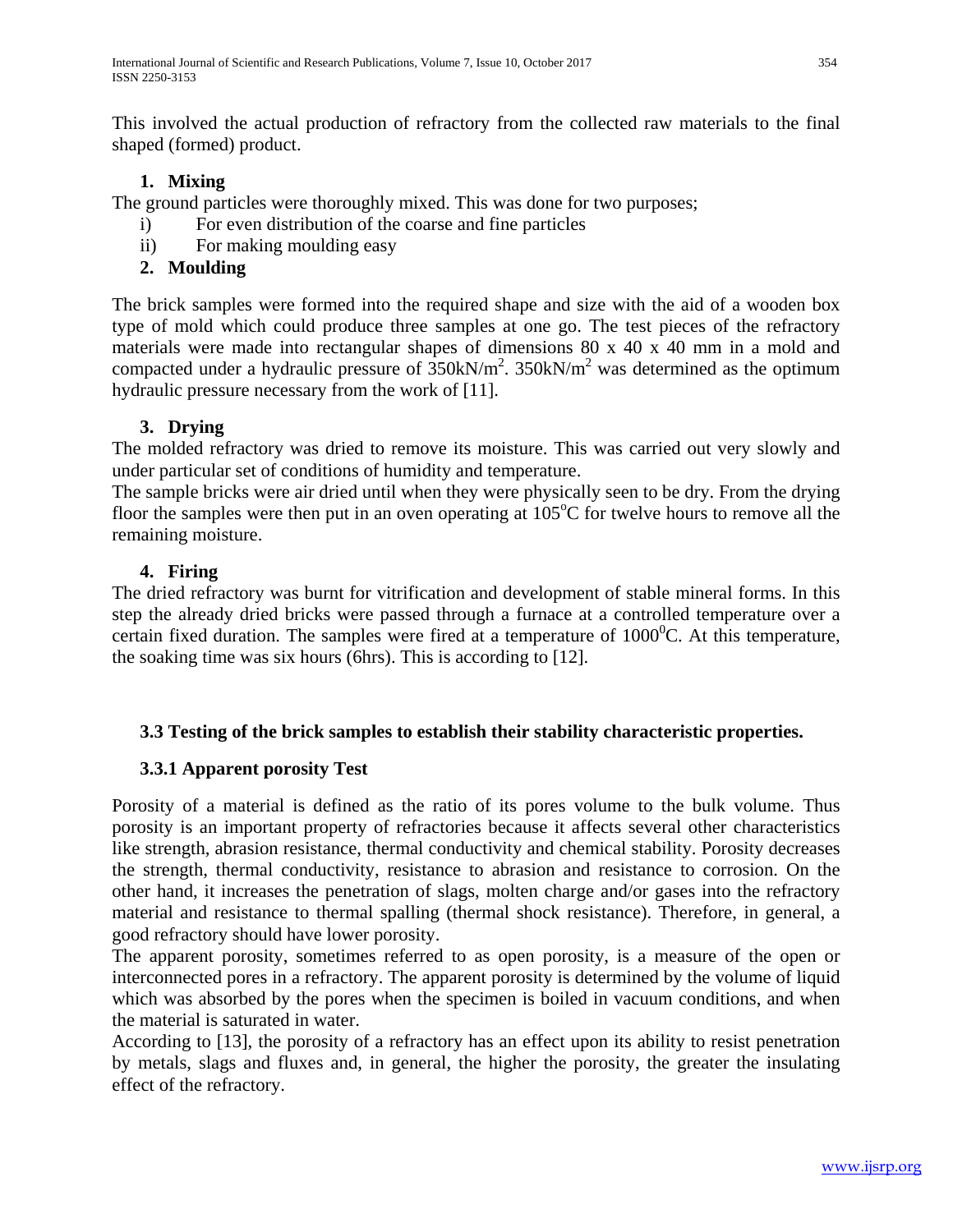[14], also states that porosity and pore size distribution of a refractory will influence its thermal conductivity, in that, more porous refractory translates to a more insulating refractory.

This experiment was performed according to [15], whereby dry specimens were put in an oven maintained at a temperature of  $110^0C$  till it attained a substantially constant mass (with an accuracy of 0.01grams). The weight of the specimen  $(W_1)$  was recorded after cooling it to room temperature. The dry specimens were then immersed completely in water at atmospheric temperature for 24 hours. The specimens were taken out of water and wiped out with a cloth before being weight. The weight after removal from water was let to be,  $W_2$ .

The respective dimensions of the samples were measured using a vernier caliper. The dimensions were then used to calculate the sample volume (V).

The apparent porosity per cent, after 24 hours immersion in cold water is given by the relation;

Apparent porosity, 
$$
P_A = \frac{W_2 - W_1}{V} X 100
$$

Where:  $W_1$  and  $W_2$  is the weight of the absolutely dry specimen and the weight of the same specimen saturated in water [g], and  $V$  is the volume of the specimen  $\text{[cm}^3\text{]}$  [16]

*Volume=length X width X height*

#### **3.3.2 Bulk density**

The bulk density (BD) is the amount of refractory material within a volume  $(kg/m<sup>3</sup>)$ . An increase in bulk density of a given refractory increases its volume stability, heat capacity and resistance to slag penetration. Bulk density is the ratio weight or mass to volume and it is expressed in pounds per cubic foot or kilograms per cubic meter [17].

[13], also defines bulk density as a measure of the ratio of the weight of a refractory to the volume it occupies.

According to [14] report, the simplest way of measuring Bulk Density for uniform rectangular refractory shapes is by dividing Dry Weight by Bulk Volume which is calculated from measured dimensions. Density, porosity and permeability measurements show whether a body is fully dense, and whether therefore it can be expected to stand up to aggressive slag attack and/or penetration by process gases.

The air dried specimens were further oven dried at  $110\,^{\circ}\text{C}$ , cooled and weighed to the accuracy of 0.01 in order to determine their dried weight (DW). The respective dimensions of the samples were measured using a vernier caliper. The dimensions were then used to calculate the sample volume (V).

The bulk density was calculated from the equation proposed by [18].

Bulk density, BD = 
$$
\frac{DW}{V}
$$
 g/cm<sup>3</sup>

Where,  $DW = Dried Weight V = Volume$ 

*Volume=length X width X height*

## **3.3.3 Cold crushing strength**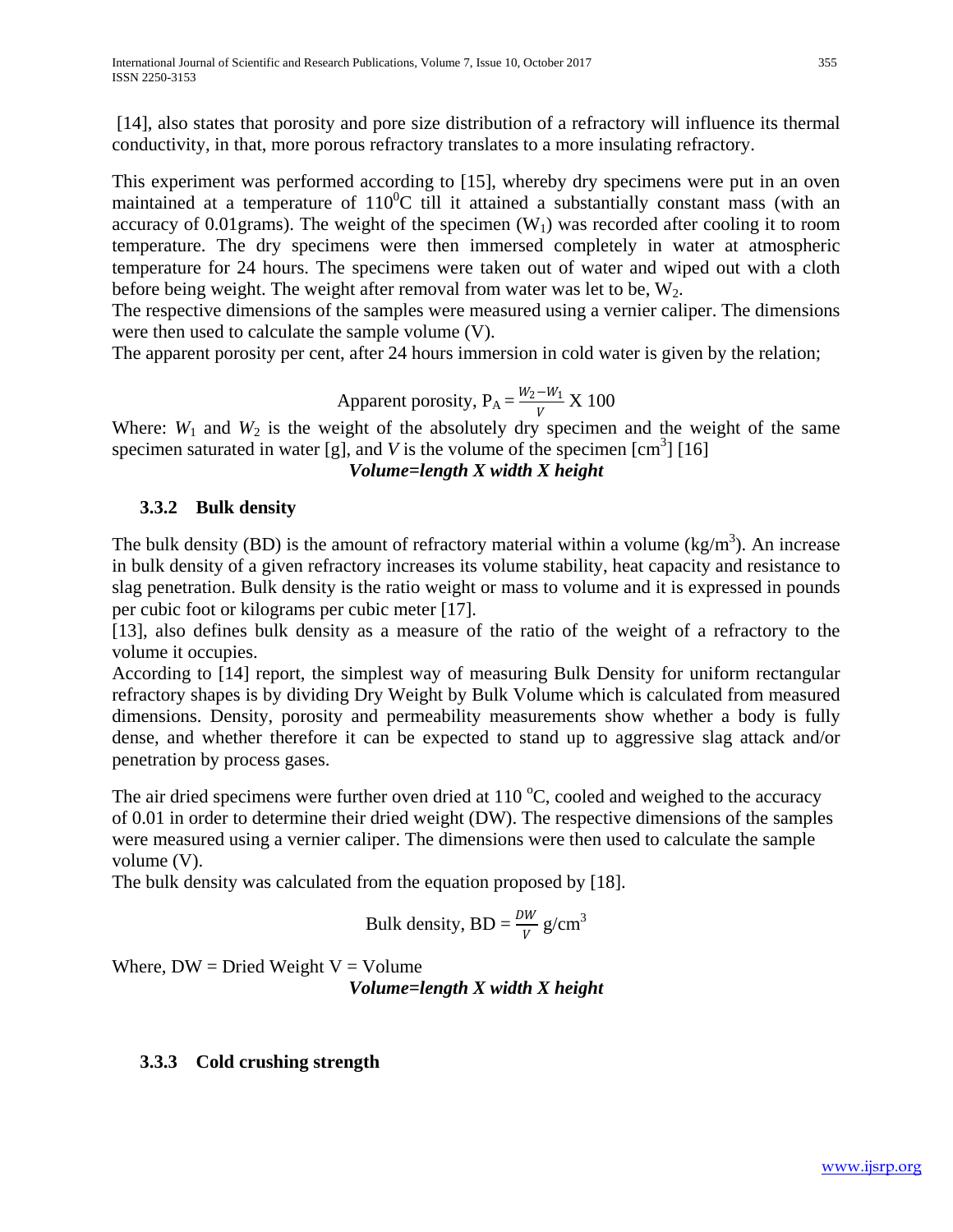Cold crushing strength is the resistance of the refractory to compressive loads. As per [19], a cold crushing strength test is used to measure the cold strength of a brick. It is used to show whether or not the brick has been properly fired. This test, generally a quality control check, also indicates whether the brick will damage to corners and edges in transport. Cold crushing strength is the maximum load at failure per unit of cross-sectional area when compressed at ambient temperature.

The dried test bricks produced from the anthill clay, were oven dried at a temperature of 110  $^{0}$ C for 12 hours. It was then cooled to room temperature. The specimen was then taken to the compressing test machine where load was applied until cracks were noticed. The load at which the specimen cracked was noted, which represents the load required for determining cold crushing strength of the test specimen.

The test was carried out in accordance with [20]. Cold Crushing Strength was then calculated using Equation;

$$
CCS = \frac{Maximum \ load (kN)}{Cross-sectional \ area (m^2)} = \frac{P}{A}
$$

Where,  $CCS = Cold$  Crushing Strength P = Applied Load A = Area of Load Applied A good refractory material must possess high mechanical strength to bear the maximum possible load without breaking.

#### **3.3.4 Linear shrinkage**

Linear shrinkage represents the permanent change that the refractory shapes undergo on heating or after reheating under a given set of conditions. The drying of clay is always accompanied by shrinkage. As the film of water between the clay particles is drawn off by evaporation the particles draw closer together to close up the interstices. The effect of this action is the shrinkage of the entire mass of clay.

To determine the fitness of a particular brick for service, it is often tested tor shrinkage under temperature conditions equivalent to those which it would receive in use. This is done by first determining the length or volume of the brick by measurement and then subjecting it to a prolonged heating at the desired temperature. After the brick has cooled, it is again measured and the length, volume and shrinkage determined.

A slanted line of length 6cm was inserted horizontally on each piece and recorded as  $(L_1)$ . The test pieces were then placed inside the furnace and fired up to  $1000^{\circ}$ C and the line drawn across the horizontal axis of the pieces was measured to determine its final length  $(L<sub>2</sub>)$  after firing. The linear shrinkage of the materials was determined with equation;

Linear shrinkage (%), 
$$
=
$$
  $\frac{L_1 - L_2}{L_1}$  X 100

The test was carried out in accordance with [21].

#### **3.3.5 Hardness test**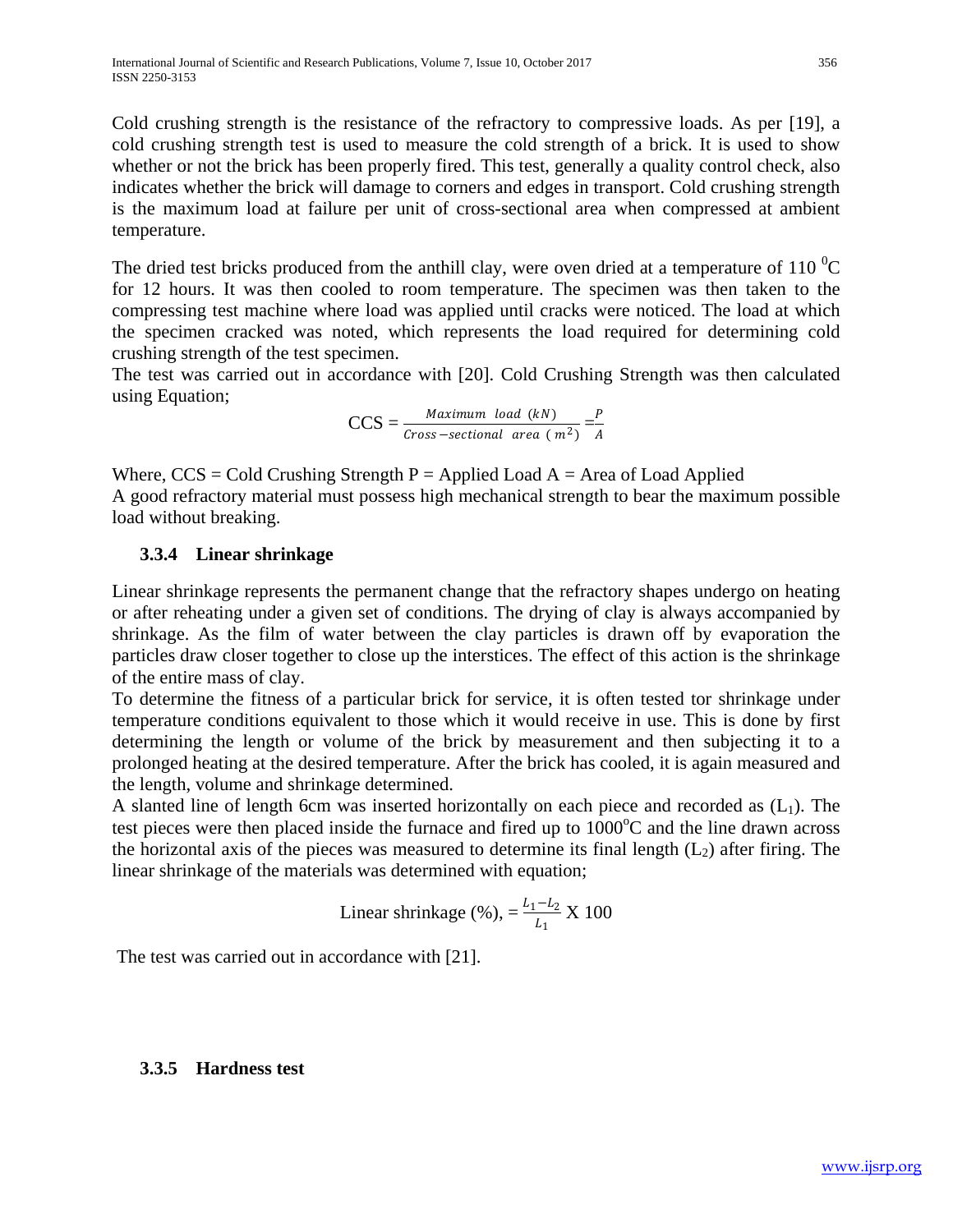Hardness is a characteristic of a material, which can be defined as the resistance to indentation, and it is determined by measuring the permanent depth of the indentation. Measuring the hardness of a ceramic is important and this is usually done using an indentation test. The basic idea is that a permanent surface impression is formed in the material by an indenter. The actual or projected area of the impression is then measured. The hardness is then determined by dividing the applied force, *F*, by this area [22].

In this study, hardness will be determined using the Brinell method. The Brinell method applies a predetermined test load (F) to a carbide ball of fixed diameter (D) which is held for a predetermined time period and then removed. The resulting impression is measured across at least two diameters – usually at right angles to each other and these result averaged (d).

In this experiment, the indenter diameter (D) used was 5mm and the test force (F) was 1kN.

Typically, an indentation is made with a Brinell hardness testing machine and then measured for indentation diameter in a second step with a specially designed Brinell microscope or optical system. The resulting measurement is converted to a Brinell value using the Brinell formula or a conversion chart based on the formula.

Equation below illustrates the formula used to obtain the Brinell value.

$$
\text{HB=}\qquad \qquad \frac{0.102F}{0.5\pi D(D-\sqrt{(D^2-d^2)})} \text{N/m}^2
$$

Where  $F = Force$ , D=Ball Diameter,  $d = diameter$  of indentation. at a constant force of 1kN,and a ball diameter of 5mm

## **4.0 RESULTS AND DISCUSSION**

The results from the experimental work are given in tables 1 and 2. From table 1, it is evident that diatomite clay has silica as the predominant substance and it could be concluded that it is siliceous in nature.

The sample has high silica content well above the ideal 46.51% for clay which makes it be able to withstand fairly high temperatures [23]. From [24] report, the silica content of diatomite satisfies the standards for the manufacture of high melting clay.

The sample clay has a fairly high iron content  $(Fe<sub>2</sub>O<sub>3</sub>)$  which makes it fire terracotta red (brick red) color on firing [11].

The Loss on Ignition of the diatomite clay (LOI) was determined as the percentage of moisture loss to ignition on firing. This represents the amount of moisture the clay material could hold or percentage weight reduction of the soil sample which may probably be a reflection of its grain structure and fineness. Following the report by [24], the loss on ignition of the sample falls within the standard range for the production of ceramics, refractory bricks and high melting clay. [25], suggests that the loss on ignition values, are required to be low in order to reduce on the effect of porosity on the final products.

Table 1: Chemical composition analyses of Anthill clay compared with standard clay for industrial applications [24].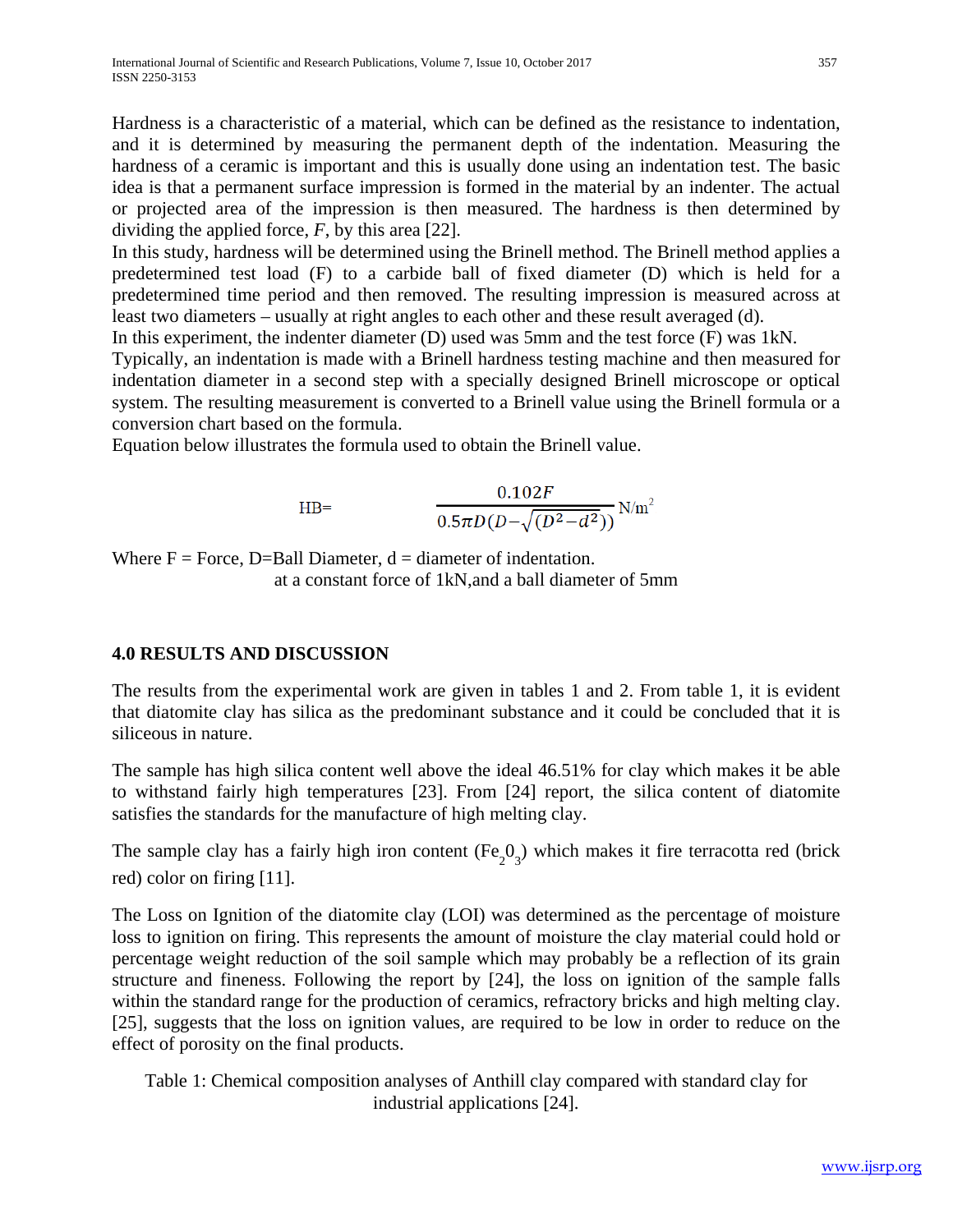|                                | <b>Diatomit</b><br>e Clay | Ceramic     | <b>Refractor</b>         | <b>High</b><br>melting       |              |              |              |
|--------------------------------|---------------------------|-------------|--------------------------|------------------------------|--------------|--------------|--------------|
| <b>Composition</b>             |                           | S           | y Brick                  | clay                         | <b>Glass</b> | Paper        | Paint        |
| SiO <sub>2</sub>               | 74.8                      | 60.5        | 51.7                     | 53-75                        | 80-95        | 45-45.8      | 45.3-47.9    |
| Al <sub>2</sub> O <sub>3</sub> | 3.26                      | 26.5        | 25-44                    | 16-29.0                      | $12 - 17.0$  | 33.5-36.1    | 37.9-38.4    |
| Fe <sub>2</sub> O <sub>3</sub> | 2.19                      | $0.5 - 1.2$ | $0.5 - 2.4$              | $1-9.0$                      | $2 - 3.0$    | $0.3 - 0.6$  | 13.4-13.7    |
| CaO                            | 1.82                      | $0.8 - 3.0$ | $0.1 - 2.0$              | $0.5 - 2.6$                  | $4 - 5.0$    | $0.03 - 0.6$ | $0.03 - 0.6$ |
| $K_2O$                         | 0.64                      |             | -                        | $\qquad \qquad -$            |              |              |              |
| TiO <sub>2</sub>               | 0.22                      |             | $\overline{\phantom{0}}$ | $\qquad \qquad \blacksquare$ |              |              |              |
| CuO                            | -                         |             | $\qquad \qquad$          | $\qquad \qquad -$            |              |              |              |
| $V_2O$                         |                           |             |                          |                              |              |              |              |
| LOI                            | 13.78                     | $8 - 18.0$  | $8 - 18.0$               | $5 - 14.0$                   |              |              |              |

The physical test results of diatomite clay showed an apparent porosity of 64.5% which according to [26], qualify to be used as insulating firebricks. The samples with the values ranging between 40-70%, are likely to be poor heat conductors, and of low strength. They can be used for insulating purposes. The low strength can be improved upon by increasing the firing intensity.

The bulk density of 0.8  $g/cm<sup>3</sup>$  was obtained which according to [27] makes them qualify to be used as insulating refractories.

The Cold crushing strength of the diatomite bricks obtained was 1357 Kpa. This value falls within the standard range for the manufacture of thermal insulators as given by [28]. According to Kumar, the standard range is 981-6867kPa.

According to [25], the total percentage shrinkage for standard fireclay and siliceous refractories are supposed to be ranging between 4-10%. The total percentage shrinkage value obtained from the brick samples was 11% which fall slightly above the acceptable range.

The hardness value obtained from the fired diatomite bricks was 10.03GPa which falls between the highest and least hardness values for ceramics as given by [22]. It is reported that MgO has the least hardness value of 3.63GPa while Diamond is the hardest with a value of 78.48 GPa.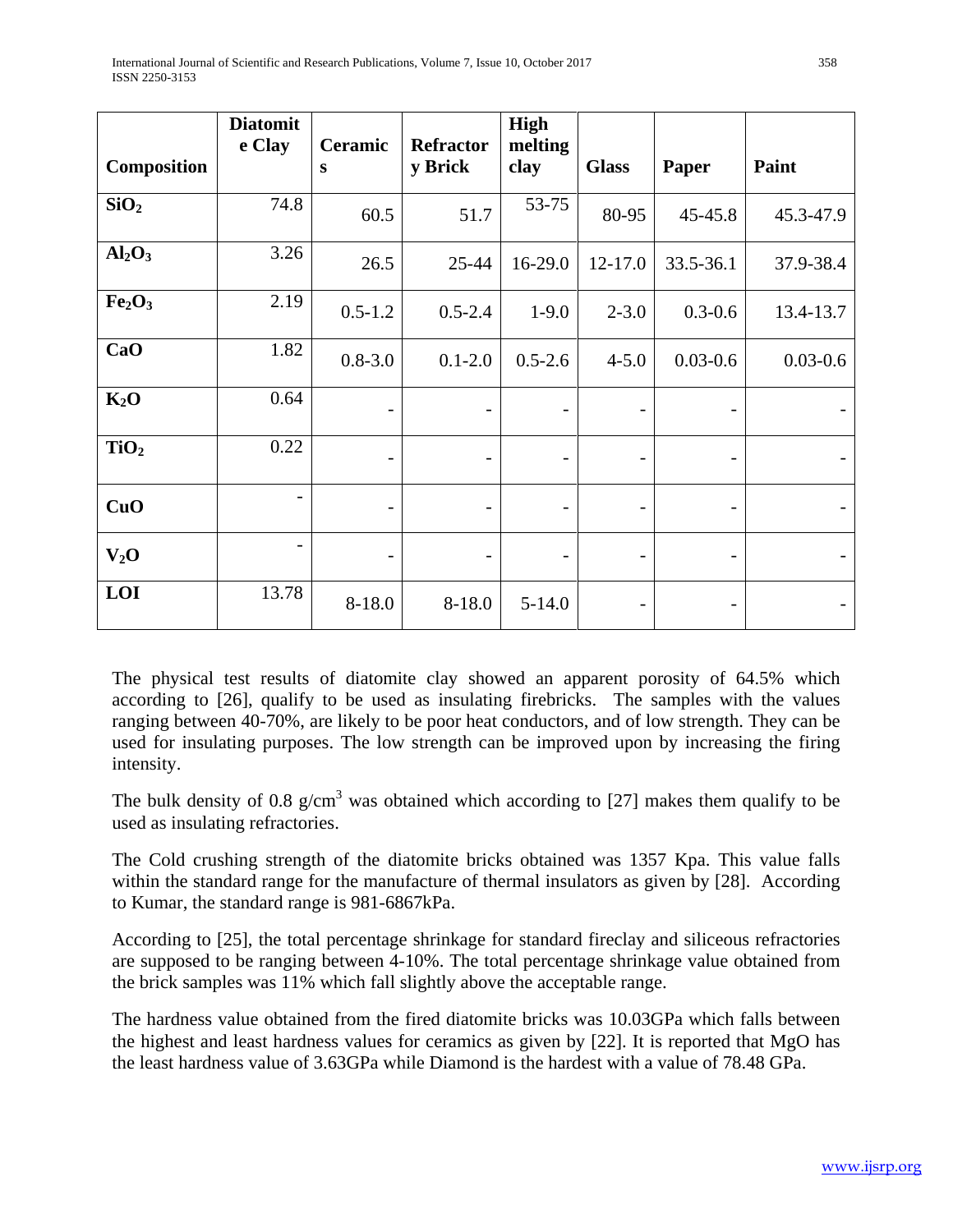|                      | Tested properties |         |                |               |          |  |  |  |
|----------------------|-------------------|---------|----------------|---------------|----------|--|--|--|
|                      | Apparent          | Bulk    | Cold Crushing  | Linear        | Hardness |  |  |  |
|                      | Porosity          | Density | Strength (kPa) | Shrinkage (%) | (GPa)    |  |  |  |
|                      | (96)              | (g/cm3) |                |               |          |  |  |  |
|                      |                   |         |                |               |          |  |  |  |
| Sample               |                   |         |                |               |          |  |  |  |
| description          |                   |         |                |               |          |  |  |  |
| <b>Anthill Brick</b> | 64.5              | 0.8     | 1357           |               | 10.03    |  |  |  |

Table 2: Physical and Mechanical test results

## **5.0 CONCLUSION AND RECOMMENDATION**

#### **5.1 Conclusion**

An experimental study was conducted to investigate the suitability of diatomaceous earth as industrial raw material for making refractories in view of their chemical, mechanical and physical properties.

The results of the chemical analysis showed that the clay contain silica  $(SiO<sub>2</sub>)$  as major constituent making it suitable as siliceous refractory material.

The batch samples passed through the experimental tests to determine their refractory properties in terms of mechanical and physical behaviors showed that the selected raw material (clay) can substitute for the imported refractories as thermal insulators. The cost of refractories will also reduce since they can be obtained locally.

The chemical composition results also suggested that the clay is found to be a source of local raw materials for the production of thermal insulators.

The results of the investigation will be very useful and serve as a database for prospective investors and managers of metallurgical industries.

It can therefore be concluded that diatomite can substitute for the imported refractory raw materials.

#### **5.2 Recommendation**

The clay under study, that is, diatomite, has not been exploited in Kenya for the production of refractories. Thus if this clay is exploited and harnessed, it will no doubt provide an internal source of raw materials.

There is also the need for geological survey to determine the extent of the deposits.

## **REFERENCES**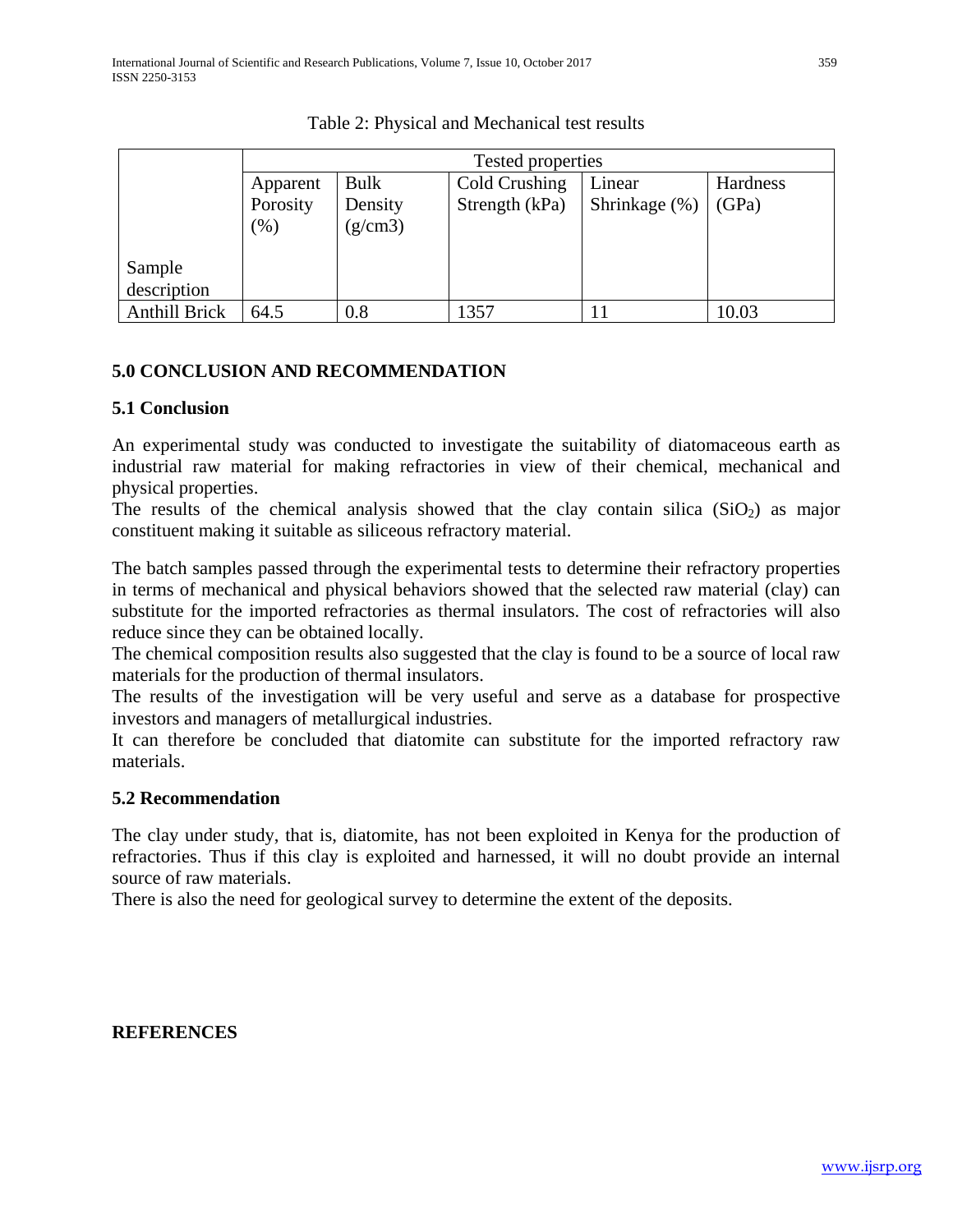- 1. Musa, U., Aliyu, M.A, Mohammed, I. A, Mohammed, A. D, Sadiq, M.M. and Isah, A.G. 2012. A Comparative Study of the Refractory Properties of Selected Clays in Niger State, Nigeria. Journal of Advances in Biotechnology & Chemical processes, 1(2): 1-5.
- 2. Mohammed B.N. (2009). Refractory properties of termite hills under varied proportions of additions. The Journal of the Institution of Metals. 2 (10): 625.
- 3. Boch P. and Niepce J. C. 2007. *Ceramic materials*. Processes, properties and applications. ISTE Ltd, USA.
- 4. Aigbodion V.S., Atuanya C. U. and Chikaodi C. D. 2013. Effect of Tin Tailings on Some Refractory Properties of Alumino-Silicates (Alkaleri) Clay. Journal of Minerals and Materials Characterization and Engineering 1: 29-32
- 5. George A. H. 2009. Anthill as a resource for ceramics. Doctoral thesis, University of Science and Technology Kumasi, Ghana.
- 6. Cardarelli F. 2008. Materials Handbook. A concise desktop reference, 2nd edition. Springer, London.
- 7. Elden H., Morsy G. and Bakr M. 2010. Diatomite: Its characterization, modification and applications. Asian Journal of material science. 2(3):121-136
- 8. Government of the Republic of Kenya, 2015. Kenya mining investment handbook. Retrieved November 30, 2015 from <https://www.google.com/Industrial Minerals Mining in Kenya/.Pdf>
- 9. Kiarie, N. 2016. Chinese firm to start mining diatomite in Baringo. *Business daily*, January 05, 2016.
- 10. Kogel J. E.,Trivedi N. C., Barker J. M. and Krukowski S. T. 2006. Industrial Minerals and Rocks: Commodities, Markets, and Uses. 7th Edition. Society for Mining, Metallurgy and Exploration, Inc. USA.
- 11. Nnuka, E.E & Agbo,U.J.E. (2000), Evaluation of the Refractory Characteristics of Otukpo clay deposits, N.S.E. Technical Transaction .35(1):34-36
- 12. Aliyu S., Garba B., Danshehu B.G., Argungu G. M., and Isah A. D. (2014) Physio-chemical Analysis of Gwarmi Clay Deposit, Wurno Local Government Area of Sokoto State, Nigeria. The International Journal Of Engineering And Science (IJES), 3(6):62-67
- 13. Harbison-Walker, 2005. Handbook of Refractory Practice. Harbison-Walker Refractories Company, Moon Township, PA. Retrieved November 30, 2015 from <http://www.somitmurni.com/Handbook.pdf>
- 14. Berger M.B. 2010. The importance and testing of density, porosity, Permeability and pore size for refractories. The Southern African Institute of Mining and Metallurgy; Refractories 2010 Conference. 1(1): 101-116
- 15. Singh S. 1993. Engineering Materials. Konark publishers PVT LTD, Delhi.
- 16. Shaw K. 1972. *Refractories and their uses.* Applied Science Publishers LTD, London.
- 17. Aggarwal O.P. 2001. *Engineering Chemistry.* Khanna Publishers, New Delhi.
- 18. Ekwere, I. I. 2009 . Characterization of Some Nigeria Clays for Ceramic Application. In; Proceedings of 1st National Conference of Faculty of Technology, Obafemi Awolowo University, pp. 32-37.